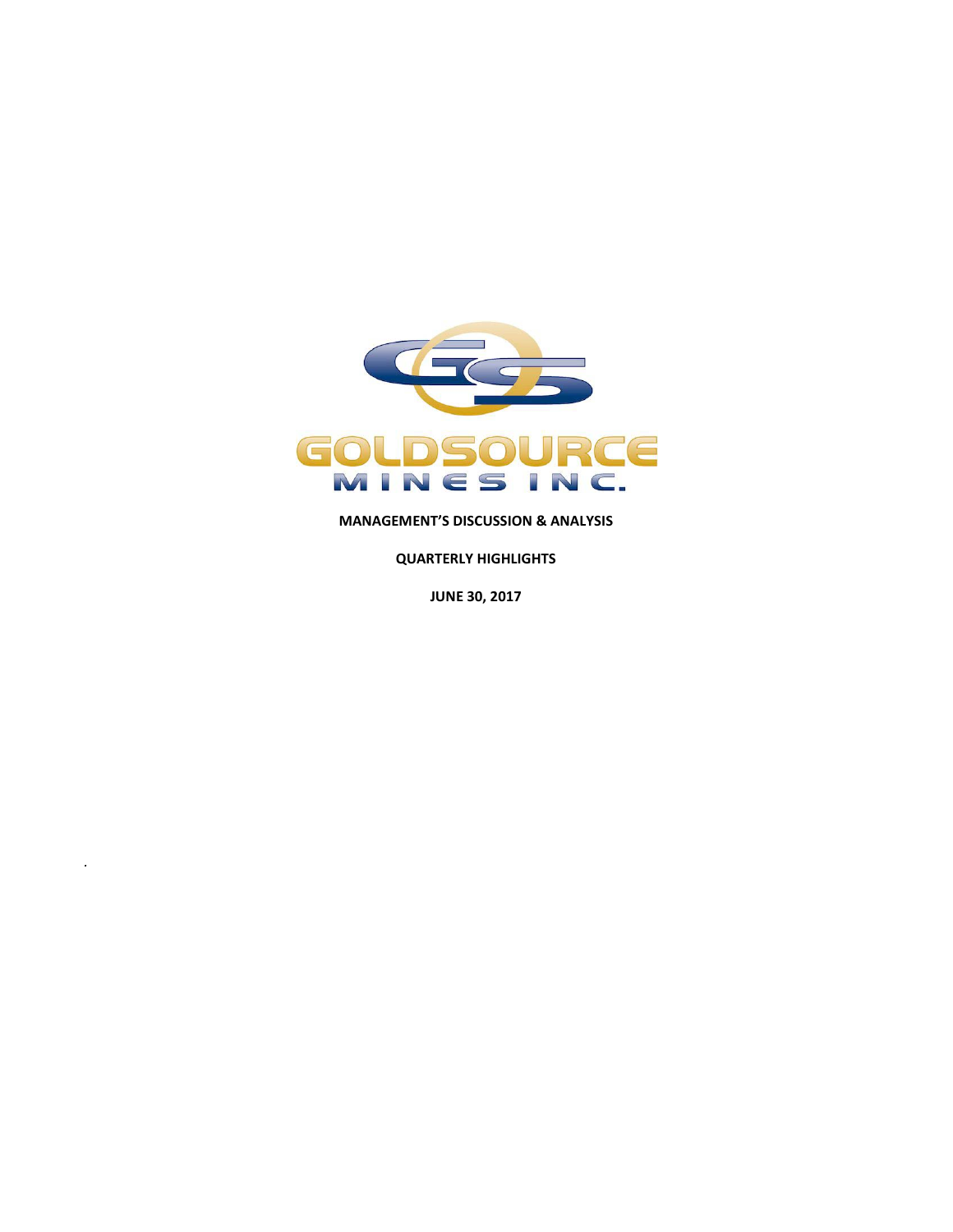### **1. OVERVIEW**

Goldsource Mines Inc. (the "Company" or "Goldsource") is headquartered in Vancouver, BC and its common shares trade on the TSX Venture Exchange ("TSX-V") under the symbol GXS. This Interim Management's Discussion and Analysis – Quarterly Highlights ("Interim MD&A") is an overview of all material information about the Company's operations, liquidity and capital resources for the three and six months ended June 30, 2017. The Interim MD&A should be read in conjunction with the unaudited condensed consolidated interim financial statements for the three and six months ended June 30, 2017 and 2016 and the related notes contained therein which have been prepared under International Accounting Standard 34 – Interim Financial Reporting as issued by the International Accounting Standards Board. The following should also be read in conjunction with the audited consolidated financial statements for the years ended December 31, 2016 and 2015, and the related notes contained therein. All amounts are stated in Canadian dollars unless otherwise indicated. Additional information related to the Company is available for view on SEDAR at [www.sedar.com](http://www.sedar.com/) and on the Company's website [www.goldsourcemines.com.](http://www.goldsourcemines.com/)

The first, second, third, and fourth quarters of the Company's fiscal years are referred to as "Q1", "Q2", "Q3", and "Q4", respectively. All amounts are stated in Canadian dollars unless otherwise indicated.

The effective date of this Interim MD&A is August 14, 2017. This Interim MD&A contains forward looking information. Reference to section ["7.](#page-5-0) Cautionary Statements and Disclaimers" is advised.

### <span id="page-1-0"></span>**2. HIGHLIGHTS**

#### **a. Eagle Mountain Gold Project**

The Company's main focus is its Eagle Mountain Gold Project ("Eagle Mountain") located on its 100% owned Eagle Mountain Property (the "Property") which consists of an area of approximately 5,050 hectares (12,480 acres) in central Guyana, South America.

During H1 2017 and to the date of this Interim MD&A, the following events occurred at Eagle Mountain:

#### OPERATIONS

- The Krebs cyclone\* was installed on February 12, 2017 to improve gold recovery. Initial assay results suggest gold recoveries of 15% to 50%, depending on cyclone parameters and processing feed rates. Work continues to define the optimal operating parameters for both short and long-term planning.
- Operations for the pilot gravity plant consist of a feed mix of dry (truck-excavator) and wet mining (Marok pumping).
- In Q2 2017, the Company intermittently operated the plant at a reduced average rate (below 300 tpd) with subsequent reduction in onsite costs. Operations will continue in this manner during selected days every month, until optimum processing parameters run on a consistent basis to support breakeven to positive cash flow in country. Other important reasons for operating are: (1) to further test the wet mining system for potential large-scale mining, (2) cyclone optimization and (3) mining and metallurgical test work for the Pre-Feasibility Study.
- The high-density polyethylene ("HDPE") slurry pipeline, to reduce operating downtime, was installed by mid-May. Successful testing of the HDPE piping took place following the mobilization of the Marok system to Pit 6.
- The Company continues to monitor and expand the tailings facility on an as needed basis.
- Gold recovered during testing from January 1, 2017 to date of this Interim MD&A was 68.28 ounces resulting in revenue of CAD\$90,915 (US\$70,288), net of royalties.
- Capital and sustaining costs spent to date on the Eagle Mountain Phase I pilot plant for testing and optimizing gravity recovery is estimated at \$350,010 (US\$262,363).

*\*the Krebs cyclone is a materials classifier that has been successful at other gravity operations for increasing gold recovery.*

#### 2017 EXPLORATION PLANS

• Based on recent and historical drilling data, the Company has defined priority exploration targets within its 5,030 hectare Eagle Mountain Prospecting License. The objective is to expand saprolite resources by completing additional shallow drill holes in the immediate proximity of the known deposit and infill drilling to reclassify Inferred Resources to Measured or Indicated.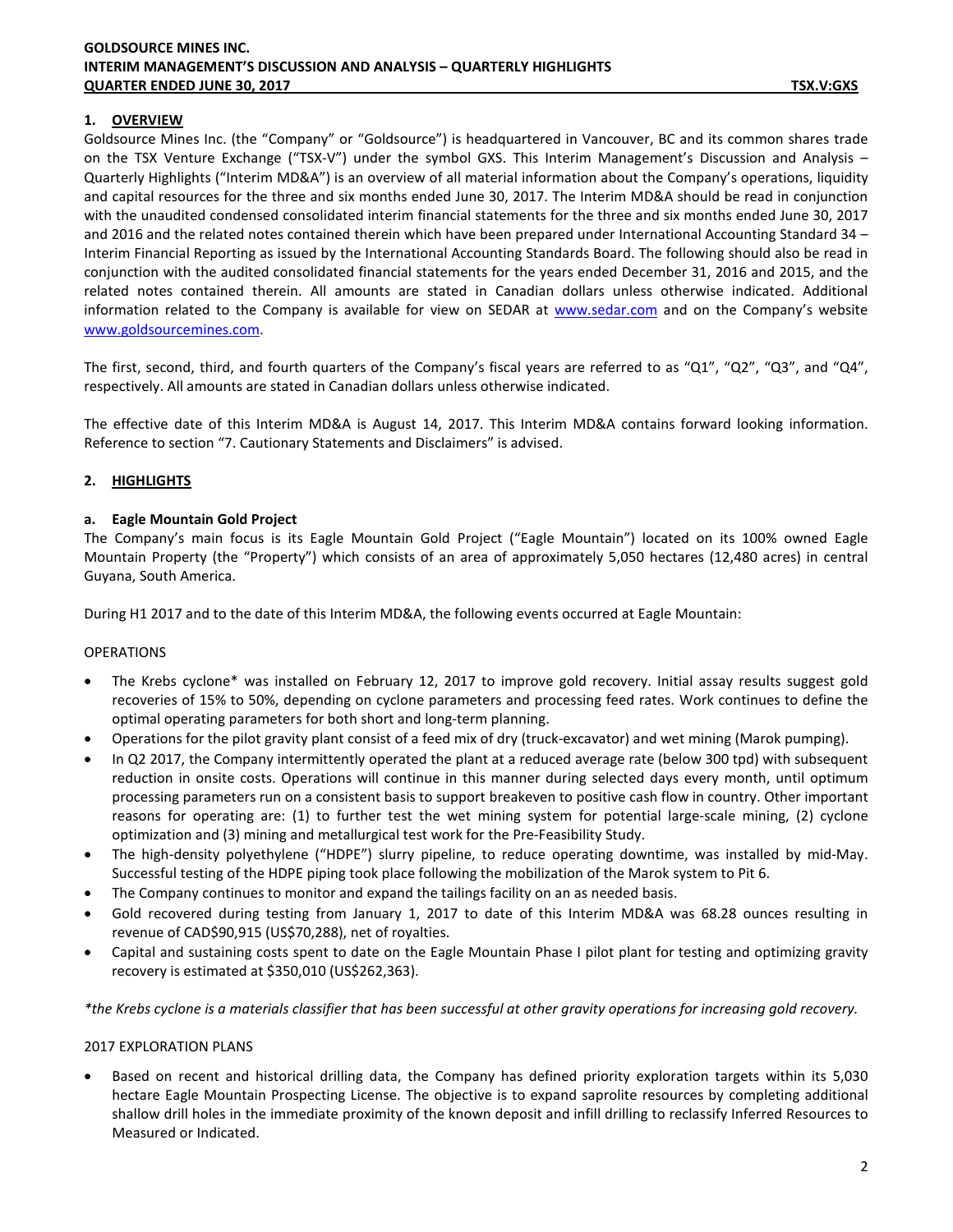- The program consists of low-cost drilling for an estimated 75 core holes totaling 1,500 metres and 450 holes with the manual (auger) drills totaling 2,700 metres. The program will take six to eight months to complete (Q4 2017).
- An updated resource estimate is anticipated in Q4 2017 with a subsequent Preliminary Feasibility Study ("PFS") to be completed in 2018.
- A summary of completed drill holes to August 14, 2017 is as follows:

|                           |              | <b>Core drilling</b> |              | <b>Auger drilling</b> |  |
|---------------------------|--------------|----------------------|--------------|-----------------------|--|
| <b>Period</b>             | <b>Holes</b> | <b>Metres</b>        | <b>Holes</b> | <b>Metres</b>         |  |
| May 20 to June 30, 2017   | 22           | 238                  | 47           | 241                   |  |
| July 1 to August 14, 2017 | 28           | 277                  | 154          | 477                   |  |
| Total, to date            | 50           | 515                  | 201          | 718                   |  |

- Permitting work will commence in Q4 2017 and will be executed in parallel with the PFS, with expected completion in Q4 2018.
- The Company anticipates that exploration and operating activities will cost approximately US\$120,000 per month, net of revenue.

Currently, Eagle Mountain gold resources consist of both saprolite and fresh rock mineralization (refer to Technical Report titled "Preliminary Economic Assessment of the Eagle Mountain Saprolite Gold Project, Guyana", dated September 12, 2014 ("PEA")). The saprolite resources only are:

| Category  | <b>Tonnes</b> | Gold Grade (gpt)* | <b>Contained Ounces Gold</b> |
|-----------|---------------|-------------------|------------------------------|
| Indicated | 1,590,000     | 1.45              | 74.100                       |
| Inferred  | 7,202,000     | 1.32              | 305,600                      |

\*Estimated at 0.5 gpt cut-off for gold.

*The Company cautions that the PEA is preliminary in nature in that it is based on inferred mineral resources which are considered too speculative geologically to have the economic considerations applied to them that would enable them to be characterized as mineral reserves, and there is no certainty that the results or recommendation of the PEA will be realized. Mineral resources that are not mineral reserves do not have demonstrated economic viability. Management's production decision for Eagle Mountain was not based on a feasibility study of mineral reserves demonstrating economic and technical viability. This project has a much higher risk of economic or technical failure and may adversely impact the Company's projected profits, if any.* 

The Company's target is to increase saprolite resources to a minimum of 600,000 ounces grading 1.0 to 1.5 grams per tonne ("gpt") gold with a strip ratio of less than 1:1 (waste:ore). The Company believes that this will support the completion of a PFS on a low cost large-scale, 4,000 to 5,000 tpd, open pit gravity-cyanidation operation.

## **b. Corporate**

FINANCING

• In February 2017, the Company completed a non-brokered private placement (the "Private Placement") of 26,233,450 units ("Unit") at a price of \$0.17 per Unit for gross proceeds of \$4.5 million. Each Unit consisted of one common share and one common share purchase warrant of Goldsource, with each warrant being exercisable for one common share of Goldsource at a price of \$0.23 for a two year term until February 8, 2019. The Company paid 6% finders' fees totalling \$28,529 in respect of the placement of certain Units. As planned, the proceeds of the Private Placement have been applied to the capital and operating improvements completed to date totalling approximately \$260,000 (see ["2.](#page-1-0)a. Highlights – Eagle Mountain Gold Project"), repayment of a loan principal and interest totalling \$1.8 million (US\$1.3 million) and general corporate purposes. The Company intends to use the balance of the proceeds of the Private Placement for 2017 Eagle Mountain exploration and operating work, including general working capital.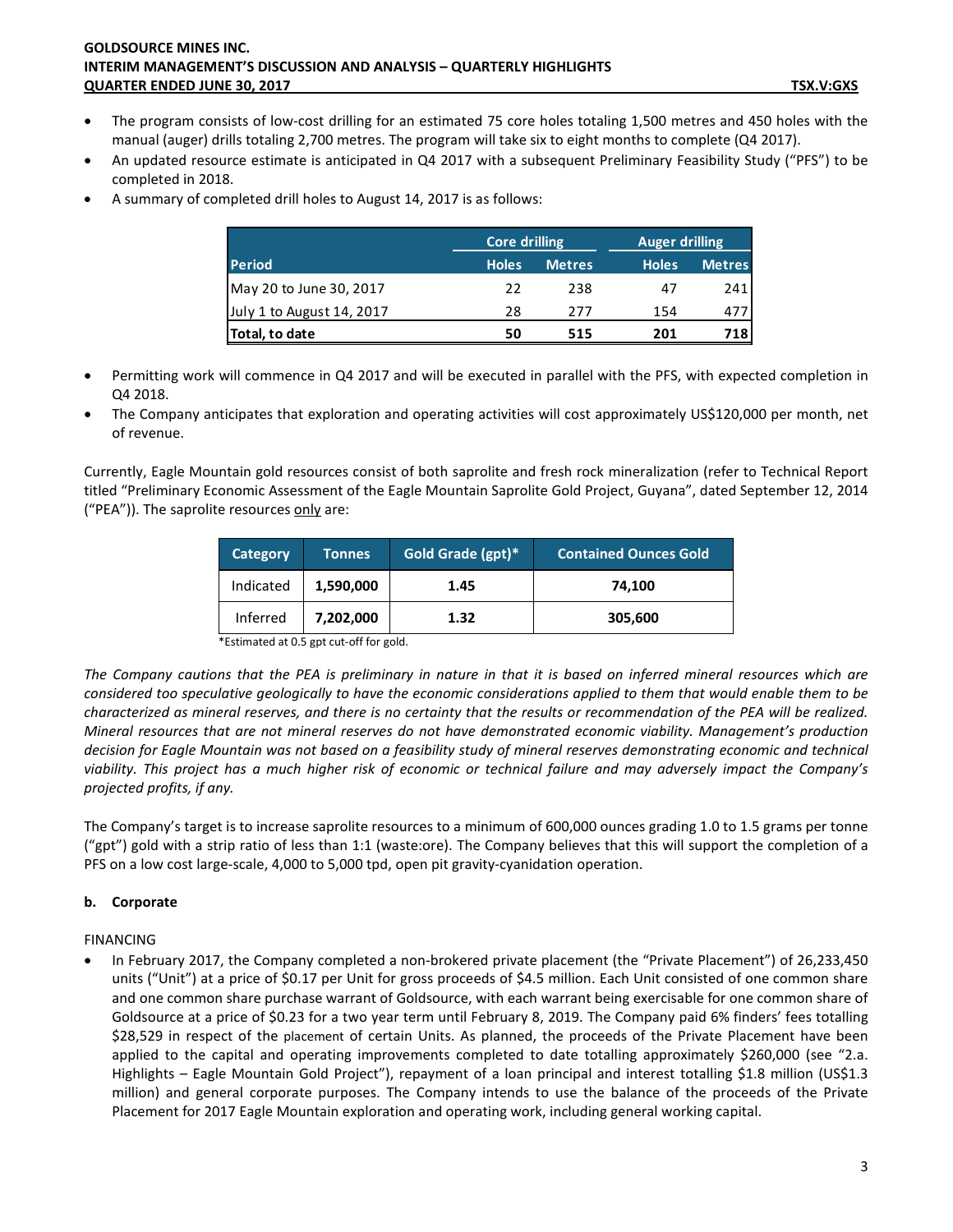### STOCK OPTIONS

- During H1, 2017, the Company granted stock options to directors, officers, employees and consultants exercisable for 2,525,000 common shares, of the Company at exercise prices ranging between \$0.16 per share and \$0.18 per share for a five year term. Of the stock options granted, 150,000 are subject to a 12-month vesting schedule pursuant to which 25% vested on three months from the grant date and a further 25% shall vest every three months thereafter until fully vested.
- During Q2, 2017, the Company cancelled 160,000 options with exercise prices ranging between \$0.17 and \$0.42 per share.

### BOARD UPDATE

- On May 31, 2017, Goldsource held its Annual General Meeting of Shareholders ("AGM") in Vancouver, BC. Shareholders voted in favour of all items of business, including fixing the number of directors at four and the reelection of each of the director nominees: N. Eric Fier, Haytham Hodaly, Graham Thody and Ioannis Tsitos. In addition, shareholders voted and re-appointed Davidson & Company LLP, Chartered Professional Accountants, as auditor of the Company and approved the Company's "rolling 10%" Stock Option Plan.
- At the Board of Directors meeting following the AGM the Board re-appointed Mr. Thody as Chairman of the Board, Mr. Tsitos as President, Nicholas Campbell as Chief Financial Officer, N. Eric Fier as Chief Operating Officer and Bernard Poznanski as Corporate Secretary.

## **3. RESULTS OF OPERATIONS AND FINANCIAL CONDITION**

During the three and six months ended June 30, 2017, comprehensive losses were \$921,245 and \$1,950,736, respectively, compared to \$1,221,422 and \$2,429,792 for the three and six months ended June 30, 2016. The significant variations between periods ended June 30, 2017 and Q2, 2016 included the following:

- Borrowing costs decreased to \$Nil (Q2, 2016 \$51,353) during Q2, 2017, for a total of \$22,443 in H1, 2017 (H1, 2016 \$92,434), as the Company repaid the loan with proceeds from the Private Placement.
- Exploration and evaluation expenditures decreased to \$632,796 (Q2, 2016 \$845,163) during Q2, 2017, for a total of \$1,204,539 in H1, 2017 (H1, 2016 – \$1,777,990). This difference was due to reduced activity at the Eagle Mountain Gold Project as the Company focused work on the optimization of the processing plant and recoveries.
- Remuneration expense decreased to \$102,147 (Q2, 2016 \$134,239) during Q2, 2017, for a total of \$229,742 in H1, 2017 (H1, 2016 – \$270,572). The change was primarily from the decreased in allocation of corporate staff time that is shared between the Company and SilverCrest Metals Inc. ("SilverCrest") in 2017.
- Rent and communications decreased to \$20,879 (Q2, 2016 \$30,377) during Q2, 2017, for a total of \$42,522 in H1, 2017 (H1, 2016 – \$58,421) for the first quarter as the Company and SilverCrest agreed to amend its operating lease agreement to change the allocation of shared rent.
- Share-based compensation decreased to \$2,893 (Q2, 2016 \$16,789) during Q2, 2017, for a total of \$210,375 in H1, 2017 (H1, 2016 – \$45,728). The Company granted 2,325,000 (March 31, 2016 – 385,000) incentive stock options during the first quarter 2017, with a weighted average fair value per option granted of \$0.17 (2016 – \$0.14) for total value of \$230,144 (March 31, 2016 – \$53,453).
- Shareholder and investors relations increased to \$36,218 (Q2, 2016 \$20,101) during Q2, 2017, for a total of \$41,800 in H1, 2017 (H1, 2016 – \$34,474) as a result of an increase in number of investor related services rendered during the H1, 2017 when compared to the same period in 2016.
- Unrealized loss on held-for-trading securities increased to \$13,500 (Q2, 2016 gain of \$7,725) during Q2, 2017, for a total of \$10,950 in H1, 2017 (H1, 2016 – gain of \$50,850) because the market value of securities did not increase significantly as compared to the same period in 2016.

## **4. LIQUIDITY AND CAPITAL RESOURCES**

## **a. Assets**

At June 30, 2017, Goldsource held cash and cash equivalents of \$936,353 (December 31, 2016 – \$291,219). Goldsource continues to monitor cash resources against anticipated expenditures associated with advancing Eagle Mountain. Other current assets totalling \$225,769 consist primarily of prepaid expenses of \$119,644 (December 31, 2016 – \$22,346) and held-for-trading securities, valued at \$84,900 (December 31, 2016 – \$95,850) including 300,000 common shares of Para Resources and 135,000 common shares of Westcore Energy Inc.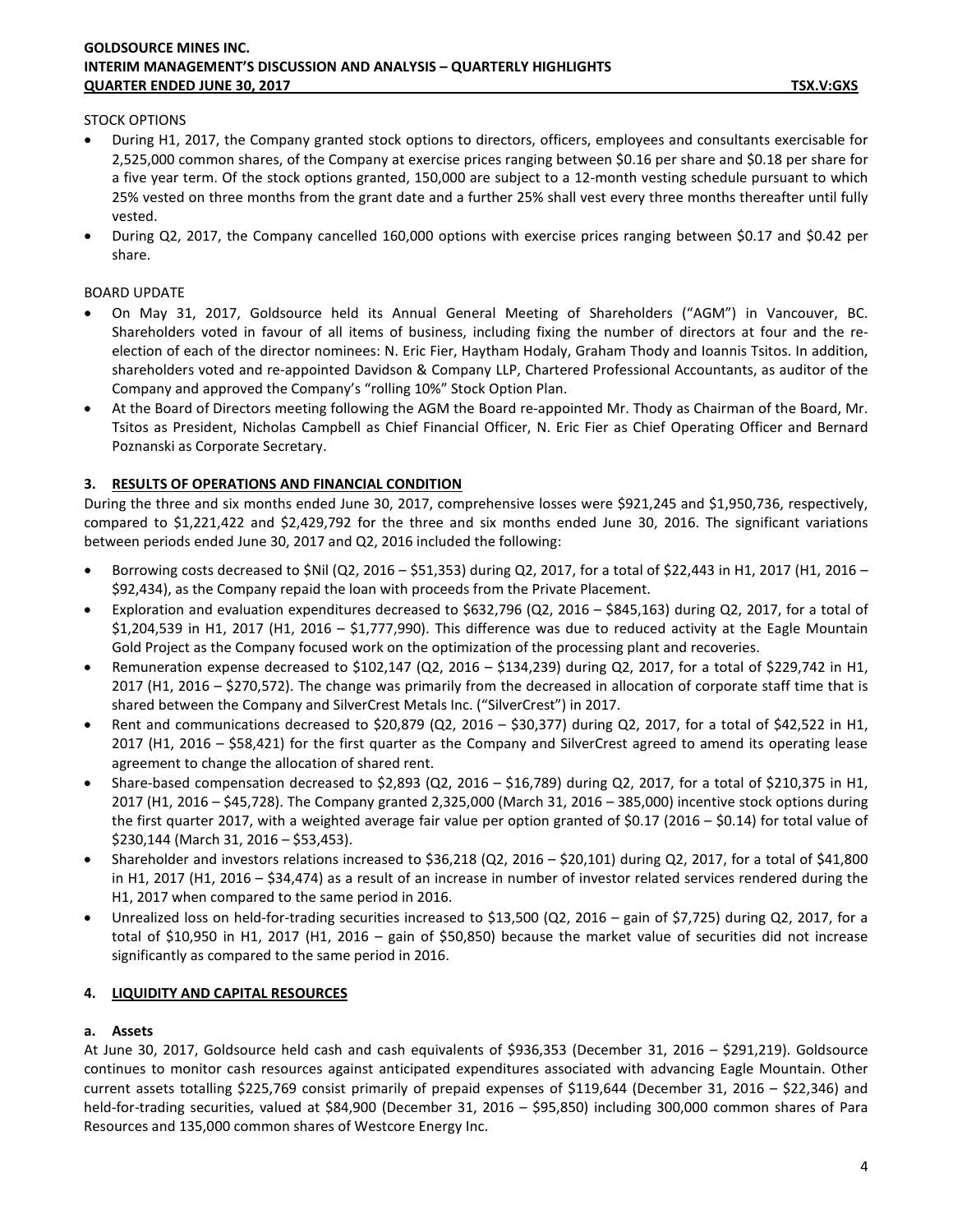The Company has a deposit of \$252,991 (US\$194,540) which is pledged as a reclamation site bond in the form of a noninterest bearing bank guarantee deposit to the Guyana Geology and Mines Commission for exploration permits on the Property.

Property, plant and equipment decreased to \$4,786,633 (December 31, 2016 – \$4,949,760), primarily due to depreciation offsetting equipment purchases. The significant items incurred during H1 2017 were the purchase and installation of the Krebs cyclone, Marok pump and other equipment (including a drill) totalling \$264,167. In comparison, during H1, 2016, property, plant and equipment additional cost for Phase I construction in progress of \$611,652, offset by gold sales of \$269,303, change in estimate of rehabilitation provision of \$48,026, and other equipment (including costs towards two generators, a pump and an excavator) of \$431,708.

### **b. Liabilities**

At June 30, 2017, current liabilities include accounts payable and accrued liabilities of \$159,387 (December 31, 2016 – \$520,616), which relate to various contractual commitments in the normal course of business. A loan payable of \$1.8 million outstanding as of December 31, 2016 was fully repaid in February 2017.

As at June 30, 2017, the Company recorded rehabilitation provision of \$348,321 (December 31, 2016 – \$301,361), which was also included in property, plant and equipment. The present value of rehabilitation provision, using an effective discount rate of 5%, is currently estimated at US\$242,314 (December 31, 2016 – US\$212,589), reflecting anticipated cash flows to be incurred over approximately the next six years. The undiscounted value of these obligations is \$403,734 (US\$311,000) (December 31, 2016 – \$376,419 (US\$282,000)), calculated using a long-term inflation rate assumption of 1.2% (December 31, 2016 – 0.8%).

## **c. Liquidity Outlook and Risks**

As at June 30, 2017, the Company had cash and cash equivalents of \$936,353 (December 31, 2016 – \$291,219), accumulated losses of \$46.2 million (December 31, 2016 – \$44.3 million) and working capital of \$1.0 million (December 31, 2016 – working capital deficiency of \$1.9 million). During Q1, 2017, the Company received gross proceeds of \$4.5 million upon the closing of the Private Placement. The Company used part of the proceeds to fully repay a loan of \$1.8 million. Goldsource has and continues to use the remaining proceeds for operating, exploration and improvements at Eagle Mountain and for working capital. Despite the completion of the Private Placement the Company will require additional funds to maintain its operations and meet its working capital requirements for the next twelve months.

In order to facilitate the management of its capital requirements, the Company prepares annual expenditure budgets which are revised periodically based on the results of its exploration and development programs, availability of financing and industry conditions. The Company's ability to continue as a going concern is dependent on its ability to raise debt or equity financing, profitably operate Eagle Mountain and discover additional economically viable mineral deposits. Ongoing exploration work at Eagle Mountain may be delayed or disrupted, require substantial additional financing and is subject to a number of factors many of which are beyond the Company's control. Although the Company has been successful in raising funds to date, there is no assurance that future equity capital or debt facilities will be available to the Company in the amounts or at the times desired by the Company or on terms that are acceptable to it, if at all.

## **5. RELATED PARTY TRANSACTIONS**

During the six months ended June 30, 2017, the Company entered into the following transactions with related parties:

## **a. Legal fees**

Legal fees of \$15,468 (June 30, 2016 – \$19,507), included in professional fees, and capital stock issuance costs of \$45,396 (June 30, 2016 – \$Nil) were paid or accrued to Koffman Kalef LLP, a law firm of which an officer of the Company is a partner, of which \$Nil (December 31, 2016 – \$11,857) was payable at June 30, 2017.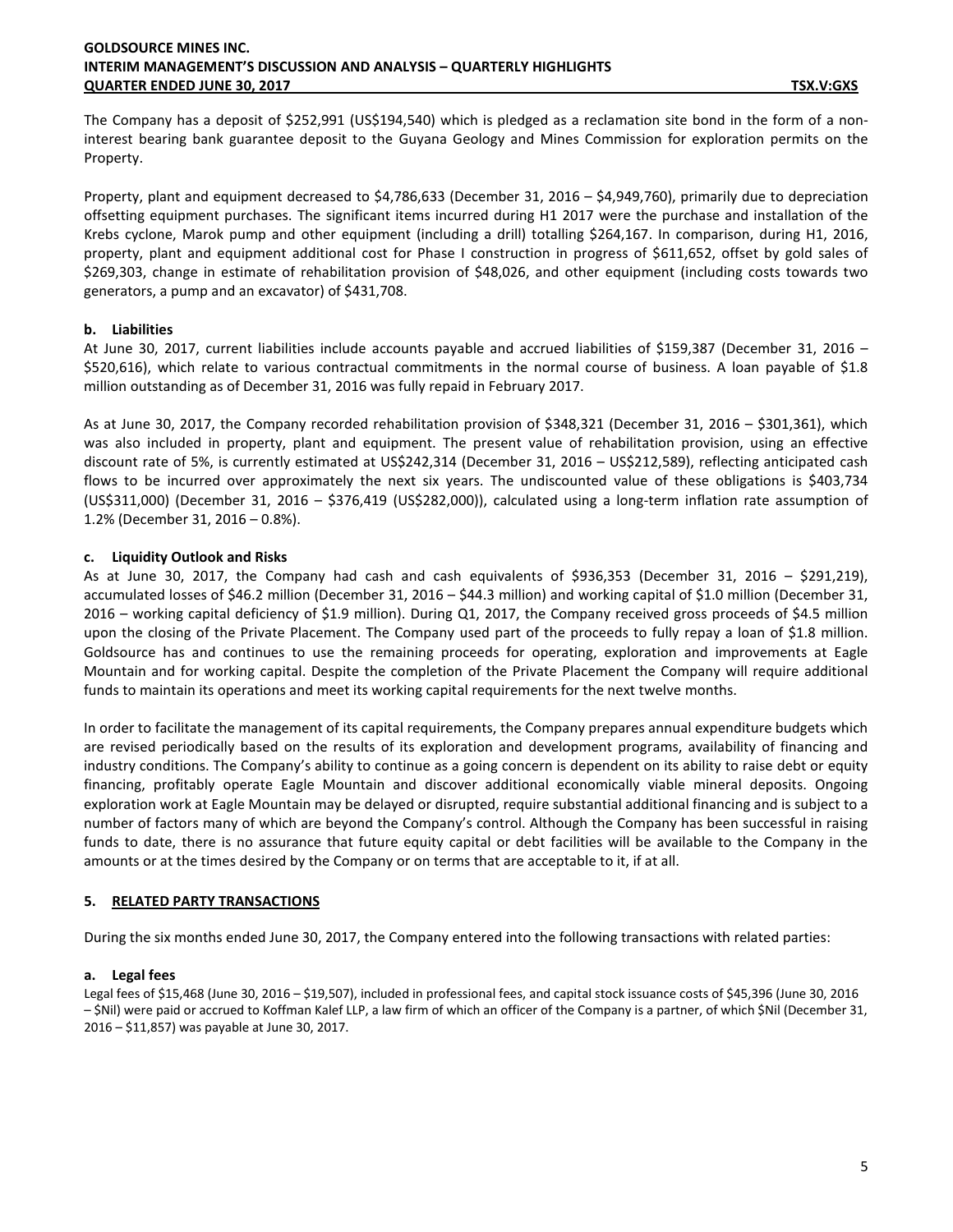#### **b. Key management compensation**

|                                         | Six months ended<br>June 30, 2017 | Six months ended<br>June 30, 2016 |
|-----------------------------------------|-----------------------------------|-----------------------------------|
| Management fees <sup>(1)</sup>          | 119.063                           | 183,000                           |
| Share-based compensation <sup>(2)</sup> | 186.428                           | 24,819                            |
|                                         | 305,491                           | 207,819                           |

<sup>(1)</sup> Management fees were paid to companies controlled by the former Chief Executive Officer, Chief Operating Officer, Chief Financial Officer, and President of the Company.

 $^{(2)}$  Share-based compensation is the fair value of the vested portion of stock options that have been granted to directors and officers of the Company.

#### **c. Other transactions**

The Company paid remuneration of \$20,011 (June 30, 2016 – \$33,605) and recognized share-based compensation of \$6,778 (June 30, 2016 – \$4,365) to an employee who is an immediate family member of the Chief Operating Officer. Remuneration and share-based payments incurred to this employee were recorded as exploration and evaluation expenditures.

On October 1, 2015, the Company entered into a cost sharing agreement with SilverCrest Metals Inc. ("SilverCrest"), a company related by common directors and officers, whereby the Company shares salaries, administrative services, and other reimbursable expenses. During the six months ended June 30, 2017, the Company was allocated \$95,188 (June 30, 2016 – \$96,625) for its share of these expenses, of which \$13,847 (December 31 2016 – \$40,360) was payable to SilverCrest at June 30, 2017.

During H1, 2017, the Company incurred interest costs of \$22,443 (H1, 2016 – \$92,434) on, and fully repaid, the Loan with Mitan, a company controlled by a former director of the Company.

At June 30, 2017, advances of \$9,000 were receivable from the President of the Company. The advances are non-interest bearing and are repayable in monthly installments ending December 15, 2017.

#### **6. CHANGE IN ACCOUNTING POLICIES**

Effective December 31, 2016, the Company voluntarily changed its accounting policy for exploration and evaluation costs under IFRS 6 from capitalization of costs directly related to the exploration and evaluation of mineral properties to expensing these costs as incurred. The Company believes that this change to accounting policy will provide more relevant and useful information to the users of the financial statements. This change in accounting policy has been applied retrospectively. An explanation of how the transition from the amounts previously reported has affected the Company's financial position, financial performance and cash flows is set out in Note 18 of the audited consolidated financial statements for the year ended December 31, 2016.

#### <span id="page-5-0"></span>**7. CAUTIONARY STATEMENTS AND DISCLAIMERS**

#### **a. Risk Factors**

Readers of this Interim MD&A are directed to read the "Risk Factors" contained in the Company's Annual MD&A dated April 5, 2017, available on www.goldsourcemines.com and under the Company's SEDAR profile on [www.sedar.com.](http://www.sedar.com/) Important risk factors to consider among others are:

- Risks inherent in the mining business
- No history of operations or earnings
- Licenses and permits
- Mineral resource estimates
- Mining capital and operating costs
- Financing risks
- Key employees
- Environmental risks and hazards